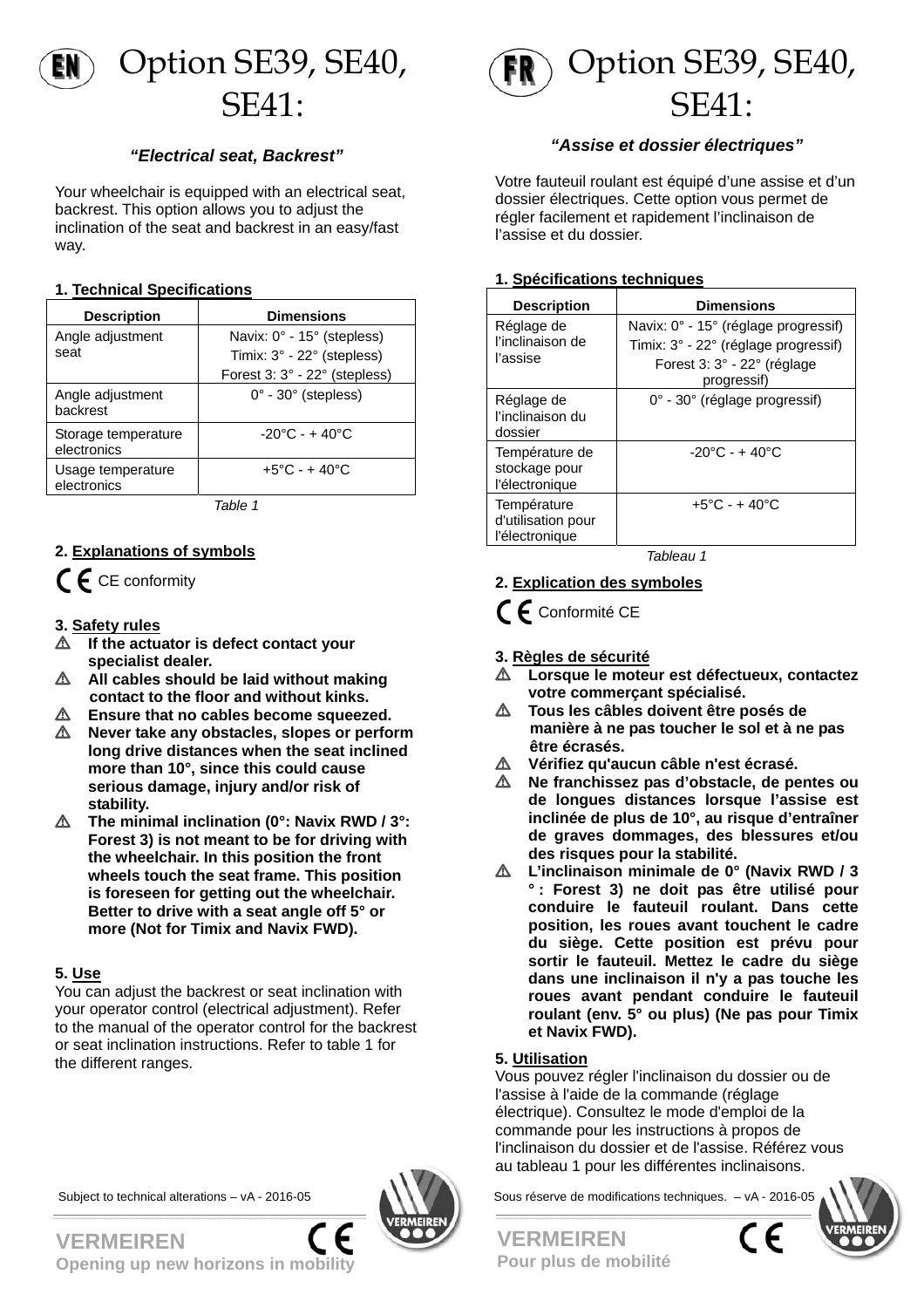

### *"Elektrische zit, rug"*

Uw rolstoel is uitgerust met een elektrische zit, rug. Met deze optie kan U de inclinatie van de zit en rug op een gemakkelijke/snelle manier aanpassen.

#### **1. Technische specificaties**

| <b>Beschrijving</b>                | Afmetingen                                |
|------------------------------------|-------------------------------------------|
| Hoekverstelling zit                | Navix: 0° - 15° (traploos)                |
|                                    | Timix: $3^\circ$ - 22 $^\circ$ (traploos) |
|                                    | Forest 3: 3° - 22° (traploos)             |
| Hoekverstelling rug                | $0^\circ$ - 30 $^\circ$ (traploos)        |
| Opslag temperatuur<br>elektronica  | $-20^{\circ}$ C - + 40 $^{\circ}$ C       |
| Gebruikstemperatuur<br>elektronica | $+5^{\circ}$ C - + 40 $^{\circ}$ C        |

*Tabel 1* 

#### **2. Verklaring van de symbolen**

 $\mathsf{\Gamma}\mathsf{F}$  CE conformiteit

#### **3. Voor Uw veiligheid**

- L **Wanneer de motor defect is, contacteer Uw vakhandelaar.**
- L **Alle kabels moeten zo worden gelegd dat ze de grond niet raken en niet gekneld raken.**
- L **Zorg ervoor dat geen kabels gekneld raken.**  L **Neem nooit hindernissen, hellingen of lange rijafstanden wanneer de zit meer dan 10° geïnclineerd staat, omdat dit ernstige schade, letsel en/of risico van stabiliteit kan veroorzaken.**
- L **De minimale inclinatie (0°: Navix RWD / 3°: Forest 3) is niet bedoeld om met de rolstoel te rijden. In deze positie raken de voorwielen het zitframe. Deze positie is voorzien om uit te stappen. Plaats het zitframe in een hoek zodat deze de voorwielen niet raken tijdens het rijden (ong. 5° of meer) Niet voor Timix en Navix FWD).**

#### **5. Gebruik**

De rug- of zitinclinatie kan U verstellen met behulp van de besturing (elektrische verstelling). Raadpleeg de handleiding van de besturing voor de instructies van de rug- en zitinclinatie. Verwijs naar tabel 1 voor de verschillende bereiken.







#### *"Elektrisch verstellbare Sitz, Rücken"*

Der Rollstuhl ist mit einer elektrisch einstellbaren Sitz- und Rückenlehneneinheit ausgestattet. Dank der elektrischen Bedienung können die Sitzkantelung und Rückenneigung schnell und einfach eingestellt werden.

#### **1. Technische Daten**

| <b>Beschreibung</b>                  | Abmessungen                         |
|--------------------------------------|-------------------------------------|
| Einstellen des                       | Navix: 0° - 15° (stufenlos)         |
| Winkels der Sitz                     | Timix: 3° - 22° (stufenlos)         |
|                                      | Forest 3: 3° - 22° (stufenlos)      |
| Einstellen des<br>Winkels der Rücken | $0^\circ$ - 30 $^\circ$ (stufenlos) |
| Lagertemperatur für<br>Elektronik    | $-20^{\circ}$ C - + 40 $^{\circ}$ C |
| Betriebstemperatur<br>für Elektronik | $+5^{\circ}$ C - + 40 $^{\circ}$ C  |

*Tabelle 1* 

#### **2. Zeichenerklärung**

# CE-Konformität

#### **3. Für Ihre Sicherheit**

- L **Wenden Sie sich an Ihren Fachhändler, wenn der Verstellmotor defekt ist.**
- $\triangle$  Alle Kabel sind so zu verlegen, dass kein  **Bodenkontakt besteht und keine Quetschungen der Kabel vorliegen.**
- L **Stellen Sie sicher, dass keine Kabel eingeklemmt werden können.**
- L **Versuchen Sie niemals, Hindernisse oder Gefällestrecken zu überwinden oder große Entfernungen zurücklegen, wenn der Sitz um mehr als 10° geneigt ist, da dies schwere Schäden, Verletzungen und/oder Stabilitätsrisiken verursachen kann.**
- L **Die geringste Sitzneigung (0°: Navix RWD / 3°: Forest 3) ist nicht für den Fahrbetrieb vorgesehen, da in dieser Position die Vorderräder mit dem Rahmen kollidieren. Diese Position dient der Erleichterung beim Ein- und Aussteigen aus dem Rollstuhl. Stellen Sie die Sitzneigung für den Fahrbetrieb immer mindestens in eine gewinkelte Position, dass die Vorderräder beim Fahren und Lenken nicht mit dem Rahmen in Berührung kommen (ca. 5° und mehr) (Nicht für Navix FWD und Timix).**

#### **5. Verwendung**

Sie können die Neigung der Rücken oder Sitze mithilfe der Bedieneinheit einstellen (elektrische Einstellung). Eine Anleitung zur Einstellung der Rückenneigung oder Sitzkantelung finden Sie in der Bedienungsanleitung für die Bedieneinheit. Siehe Tabelle 1 für die Verstellbereiche.



**VERMEIREN Ihre Mobilität ist unser Anliegen** 

**VERMEIREN Grensverleggend in mobiliteit**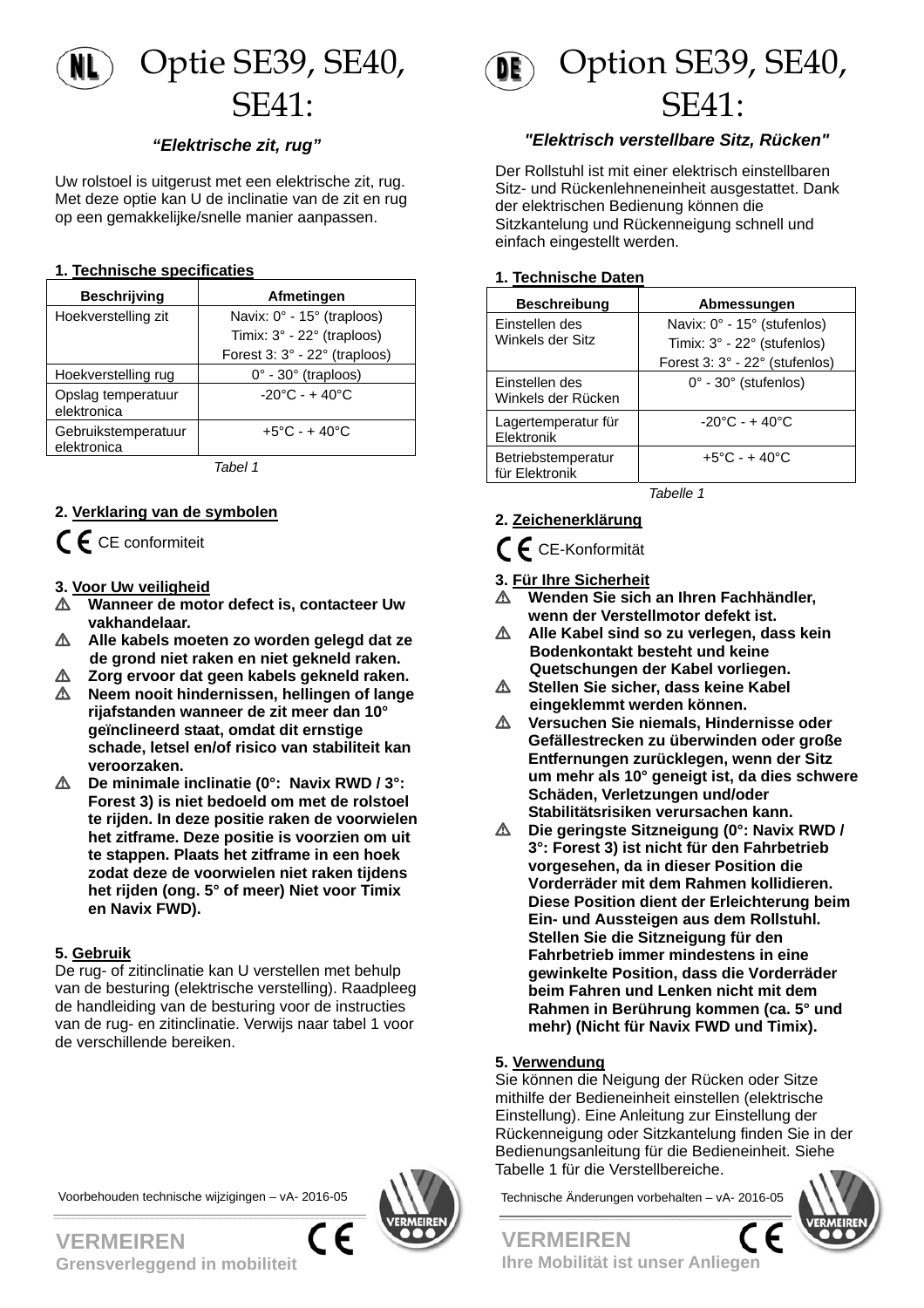

#### *"Sedile e schienale elettrici"*

La carrozzina è dotata di un sedile e uno schienale elettrici. Tale opzione consente di regolare l'inclinazione del sedile e dello schienale in modo semplice e rapido.

#### **1. Specifiche tecniche**

| <b>Descrizione</b>                                                 | Dimensioni                                                                                                                             |
|--------------------------------------------------------------------|----------------------------------------------------------------------------------------------------------------------------------------|
| Regolazione<br>dell'angolo del<br>sedile                           | Navix: $0^\circ$ - 15 $^\circ$ (senza graduazione)<br>Timix: 3° - 22° (senza graduazione)<br>Forest 3: 3° - 22° (senza<br>graduazione) |
| Regolazione<br>dell'angolo dello<br>schienale                      | $0^\circ$ - 30 $^\circ$ (senza graduazione)                                                                                            |
| Temperatura di<br>conservazione<br>per i componenti<br>elettronici | $-20^{\circ}$ C - + 40 $^{\circ}$ C                                                                                                    |
| Temperatura di<br>utilizzo per i<br>componenti<br>elettronici      | $+5^{\circ}$ C - + 40 $^{\circ}$ C                                                                                                     |

*Tabella 1* 

#### **2. Legenda dei simboli**

 $\epsilon$  Conformità CE

#### **3. Regole per la sicurezza**

- L **Se il motore di azionamento è difettoso, rivolgersi al rivenditore specializzato.**
- L **Inoltre i cavi devono essere disposti in modo da evitare che vadano a contatto col corpo o restino schiacciati.**
- L **Accertarsi che nessun cavo venga schiacciato.**
- L **Non cercare di superare ostacoli, inclinazioni o percorrere lunghe distanze quando l'inclinazione del sedile è superiore a 10°, perché ciò potrebbe provocare seri danni, lesioni e/o compromettere la stabilità.**
- L **L'inclinazione minima (0°: Navix RWD / 3°: Forest 3) non è prevista mentre la carrozzina è in movimento. In questa posizione le ruote anteriori toccano contro il telaio del sedile. Questa posizione può essere utilizzata per portare la carrozzina all'esterno. Durante la marcia posizionare la carrozzina in modo che il telaio non urti le ruote anteriori ( circa 5° non oltre ) (Non per Timix e Navix FWD).**

#### **5. Utilizzo**

L'inclinazione dello schienale o del sedile può essere regolata utilizzando l'unità di comando (regolazione elettrica). Per istruzioni relative aIl'inclinazione dello schienale o del sedile, fare riferimento al manuale dell'unità di comando. Vedere la tabella 1 per le differenti livelli.





# Opcional SE39, SE40, SE41:

### *"Respaldo y asiento eléctricos"*

Su silla de ruedas está equipada con un respaldo y asiento eléctricos. Este accesorio le permite ajustar la inclinación del asiento y el respaldo de una forma fácil y rápida.

#### **1. Especificaciones técnicas**

| Descripción                                                         | <b>Dimensiones</b>                                     |
|---------------------------------------------------------------------|--------------------------------------------------------|
| Ajuste del ángulo                                                   | Navix: De $0^{\circ}$ a 15 $^{\circ}$ (sin intervalos) |
| del asiento                                                         | Timix: De 3° a 22° (sin intervalos)                    |
|                                                                     | Forest 3: De 3° a 22° (sin intervalos)                 |
| Ajuste del ángulo<br>del respaldo                                   | De $0^\circ$ a $30^\circ$ (sin intervalos)             |
| Temperatura de<br>almacenamiento de<br>los sistemas<br>electrónicos | $-20^{\circ}$ C - + 40 $^{\circ}$ C                    |
| Temperatura de<br>utilización de los<br>sistemas<br>electrónicos    | $+5^{\circ}$ C - + 40 $^{\circ}$ C                     |

*Tabla 1* 

- **2. Explicación de los símbolos**
- $C \epsilon$  Conformidad con la normativa CE
- **3. Normas de seguridad**
- L **Si el accionador está defectuoso, póngase en contacto con el distribuidor especializado.**
- $\triangle$  Todos los cables se deben tender sin  **contacto con el suelo y sin pliegues.**
- L **Asegúrese que los cables no queden aplastados.**
- L **No supere obstáculos ni se desplace por pendientes o trayectos largos si la inclinación del asiento es superior a los 10°, ya que se podrían producir daños, o lesiones graves o afectar a la estabilidad.**
- L **La inclinación mínima (0 °: Navix RWD / 3 °: Forest 3) no está pensada para la conducción con la silla de ruedas. En esta posición, las ruedas delanteras tocan el chasis del asiento. Esta posición está pensada para poder bajar de la silla de ruedas. Coloque el chasis del asiento en una inclinación que no choque con las ruedas delanteras cuando se conduce (aproximadamente 5 ° o más) (No para Timix o Navix FWD).**

### **5. Uso**

Puede ajustar la inclinación del respaldo o del asiento con el mando del operador (ajuste eléctrico). Para obtener instrucciones específicas sobre la inclinación del respaldo o del asiento, consulte el manual del mando del operador. Consulte la tabla 1 para ver los diferentes rangos.

Modifiche tecniche riservate. – vA - 2016-05 Abriendo nuevos horizontes en movilidad – vA - 2016-05





**VERMEIREN Mobilità illimitata**